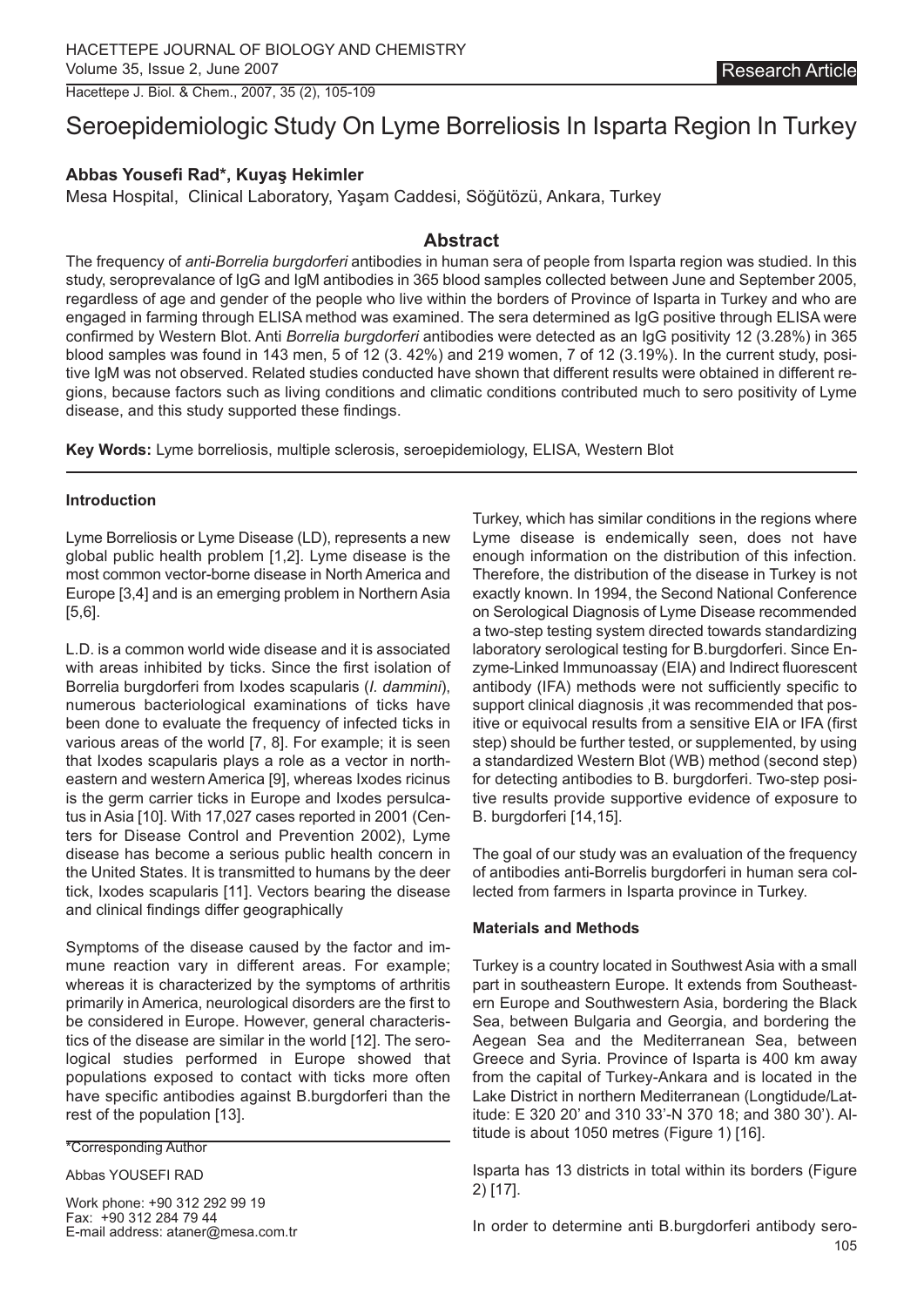prevalance in the districts of Isparta, 365 blood samples in total were gathered from 219 female farmers and 146 male farmers aged between 30 and 89 between June and September 2005. Before serological examinations, the epidemiological anamnesis was performed. This included questions about profession, place, tick bites and symptoms concerning skin.



**Figure 1.** Location of Isparta province in Turkey.



**Figure 2.** Districts of Isparta.

Collected sera were examined with quantitative indirect ELISA IgM and ELISA IgG. In order to examine anti-B. burgdorferi antibodies, the ELISA kit (Euroimmun, GmbH Germany) covered with OsP39 antigen from B. burgdorferi root was used. Assay was read in ELISA reader with filter 450 nm. A result was considered as positive if absorbance was greater than cut-off evaluated according to instruction. The rheumatic factor was absorbed in the course of reaction in the entire test ELISA kits. All samples of blood sera were examined twice, according to the manufacturer's instruction. We thawed the serum directly before processing and testing with separate ELISA kits. Repeat examinations were always conducted another day.

All the positive IgG results with ELISA were confirmed by Western Blot (WB; Euroimmun GmbH Germany) method. 106

Chi-square test  $(x^2)$  was used in evaluation of the data statistically and in distribution of gender, whereas the slope chi-square test in distribution of age groups.

### **Results and Discussion**

IgM seropositivity was not observed in the blood samples from 146 men and 219 women included in the study (365 in total), whereas IgG positivity was observed in 19 individuals through ELISA. All the positive results from ELISA were tested through WB. According to this, the positive rate was determined as (3. 28%). When gender of IgG seropositive cases was taken into consideration, it was found as 3. 19% in women (n=7) and 3.42% in men (n=5) (Table 1). Of 365 people included in the study, those aged between 40 and 49 (42.10%) had the highest seropositivity rate after both ELISA and WB tests. Distribution of seropositive cases according to age groups is presented (Table 2).

|        | Gender   Number | ELISA (IgG) |      | <b>WB</b><br>(IgG Positive) |      |
|--------|-----------------|-------------|------|-----------------------------|------|
|        |                 | n           | $\%$ | n                           | $\%$ |
| Female | 219             | 11          | 5.02 |                             | 3.19 |
| Male   | 146             | 8           | 5.47 | 5                           | 3.42 |

Table 1. Distribution of seropositive cases according to gender.

|             |  | Table 2. Distribution of seropositive cases according to |  |  |
|-------------|--|----------------------------------------------------------|--|--|
| age groups. |  |                                                          |  |  |

Total | 365 | 19 | 5.20 | 12 | 3.28

| Ages   | <b>ELISA</b> |        | <b>WB</b> |        |  |
|--------|--------------|--------|-----------|--------|--|
|        | n            | $\%$   | n         | $\%$   |  |
| 30-39  | 4            | 21.05  | 1         | 8.33   |  |
| 40-49  | 8            | 42.10  | 8         | 66.66  |  |
| 50-59  | 3            | 15.78  | ი         |        |  |
| 60-69  | 2            | 10.52  | 2         | 16.66  |  |
| 70-79  |              | 5.26   | 0         |        |  |
| 80-890 |              | 5.26   |           | 8.33   |  |
| Total  | 19           | 100.00 | 12        | 100.00 |  |

According to the results of anamnesis from 365 farmers, nobody had Erithema Chronicum Migrans (ECM). 102 (27. 9%) of these people had a story of weakness and fatigue, 50 (13. 7%) of swollen joints and 45 (12. 3%) of tick bites (Table 3).

In WB seropositive cases, 3 individuals among the women had a story of tick bites (42.85%), 4 (57.14%) in men, 5 women (55.55%) and 4 men (44.44%) had pain in joints. Seropositive cases were evaluated in terms of their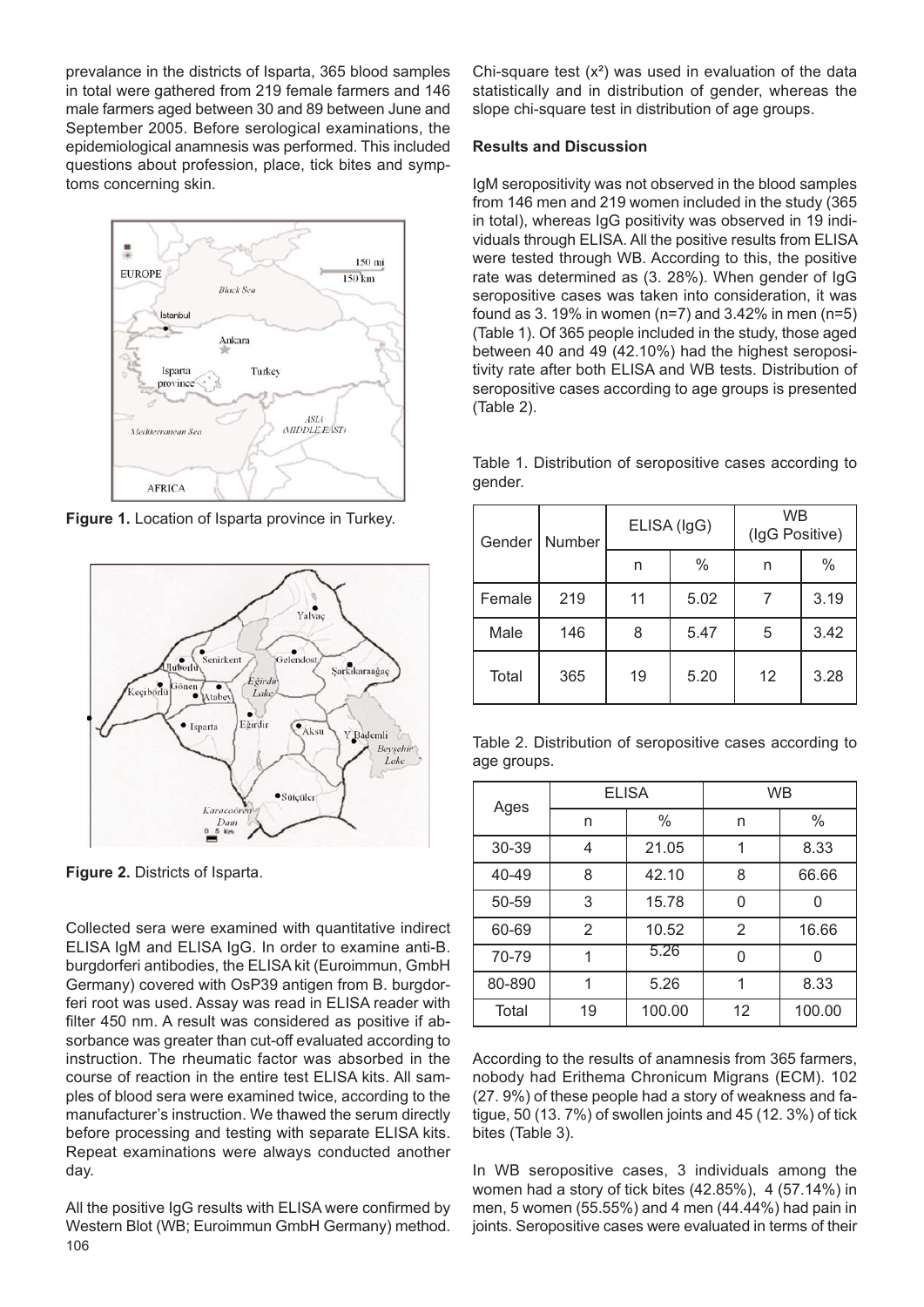stories of tick bites and pain in joints, according to gender (Table 4).

Table 3. Evaluation of anamnesis of 365 people included in the study group, according to gender.

| <b>SYMPTOMS</b>                     | Male | Female | Total    |
|-------------------------------------|------|--------|----------|
|                                     | n    | n      | $n$ /%   |
| Erithema Chronicum<br>Migrans (ECM) |      |        |          |
| Weakness and fatigue                | 41   | 61     | 102/27.9 |
| Joint swelling and pain             | 18   | 32     | 50/13.7  |
| Story of tick bites                 | 27   | 18     | 45/12.3  |

Table 4. Evaluation of seropositive cases in terms of their stories of tick bites and pain in joints, according to gender.

| Story            | <b>WB</b> |   |       |  |
|------------------|-----------|---|-------|--|
|                  | Gender    | n | $\%$  |  |
| <b>Tick bite</b> | Female    | 3 | 42.85 |  |
| story            | Male      |   | 57.14 |  |
| Pain in joints   | Female    | 5 | 55.55 |  |
|                  | Male      |   | 44.44 |  |

When positivity rates were statistically evaluated according to WB test results, the difference between the two groups was found statistically insignificant. As a result of the Fisher chi-square test, the chi-square test value was found =0.014. P=1 and since P>0.05 the frequency of Lyme disease experience in women and men was equal in the study. When seropositivity rates according to gender were statistically evaluated, it was understood that seropositivity did not depend on age growth (P>0.05) since there was no IgG (+) by the first 30 years.

Turkey is partially located in Southeastern Europe and partially in Southwestern Asia (that portion of Turkey west of the Bosphorus is geographically part of Europe), bordering the Black Sea, between Bulgaria and Georgia, and bordering the Aegean Sea and the Mediterranean Sea, between Greece and Syria. Turkey is located at the south of the medium climate zone, and is affected by the Mediterranean climate, which is subtropical with dry summers.

Isparta is located in the center of the Lake Region on the high plateaus of the Taurus Chain (Figure 1). Isparta's summers are dry and hot, winters are cold and rainy. Surrounding lakes have considerable effects on climate (Figure 2). Great part of total raining, and snowing, drops in winter and spring months [18]. Therefore, Isparta has a wide range of temperatures from +35 °C in summer to - 20 °C in winter. In the study including farmers working under these climatic conditions in Isparta, seropositivity of B.burgdorferi antibodies was found as 3. 28% (Table 1). In studies conducted in various regions of Turkey, seropositivity was reported as 21.5% in individuals living in a mountainous village in Bursa (in Northwestern part of Turkey) with no clinicalal findings and symptoms [19]. In Antalya (Southwestern part of Turkey), seropositivity was reported as 35.9% in 32 blood samples of 89 blood samples [20]. In Elazığ (the east of Turkey), seropositivity was found as 6% in people living in thickly wooded villages [21]. In Kayseri (near the center of Turkey) seropositivity rate was reported as 10% [22]. In patients living in the capital city of Turkey and displaying symptoms similarly to those of Lyme disease, seropositivity was 10.4%, whereas in the control group of the same study it was reported as 1.5% [23]. Seropositivity rate in 90 healthy people living in the coastal area and mountainous areas of Trabzon (Northeastern part of Turkey), who are either interested in cattle dealing or not, was found as 6.6% (6/90) [24]. In the blood samples from totally 95 people (48 of whom were male, 47 of whom were female) living in four different mountainous villages of Denizli district, seropositivity rate was found as 18.9% [25]. In a study conducted in the North of Cyprus, seropositivity rate was 16 (17.6%) out of 91 people in total [26].

The number of annually reported cases of Lyme disease in the United States has increased approximately 25-fold since national surveillance began in 1982; during 1993- 1997, a mean of 12451 cases annually were reported by states to CDC (1.2, CDC, unpublished data, 1998). In the United States, the disease is primarily localized to states in the northeastern, mid-Atlantic, and upper North-central regions, and to several areas in Northwestern California [27]. In Europe, the disease was found in almost every country [28].

Data from the literature show number of seropositive results in group at risk (people occupationally exposed to ticks, mainly forestry workers and farmers) [13].

In various European countries, the frequency of antibodies anti-Borrelia burgdorferi in risk group ranged from 0.206 % in Slovenia, 0,135% in Austria, 0.103% in Netherlands, 0.036% in Czech Republic, 0.00034% in Lithuania, 0.026% in Germany, 0,024% in Finland, 0.021% in Latvia, 0.021% in Estonia, 0.016% in Slovakia, 0.013% in Belgium, 0.013% in Bulgaria, 0.0012% in Poland, 0.006% in Norway, 0.012% in Hungary, 0.0094% in France, 0.0011 in England, 0.0019% in Scotland, 22% in Switzerland, 26% in Sweden, 15% in Ireland, 9.3% in Romania, 0.000001% in Italy and 1.1% in Greece. In general population, the values of positive results were low and ranged from 0.000001% in Italy to 0.206% in Slovenia [29-32].

It is seen that in studies conducted in Turkey Antalya has higher seroprevalance of anti-B.burgdorferi antibodies, when compared to the other regions (Figure 3). In Antalya 107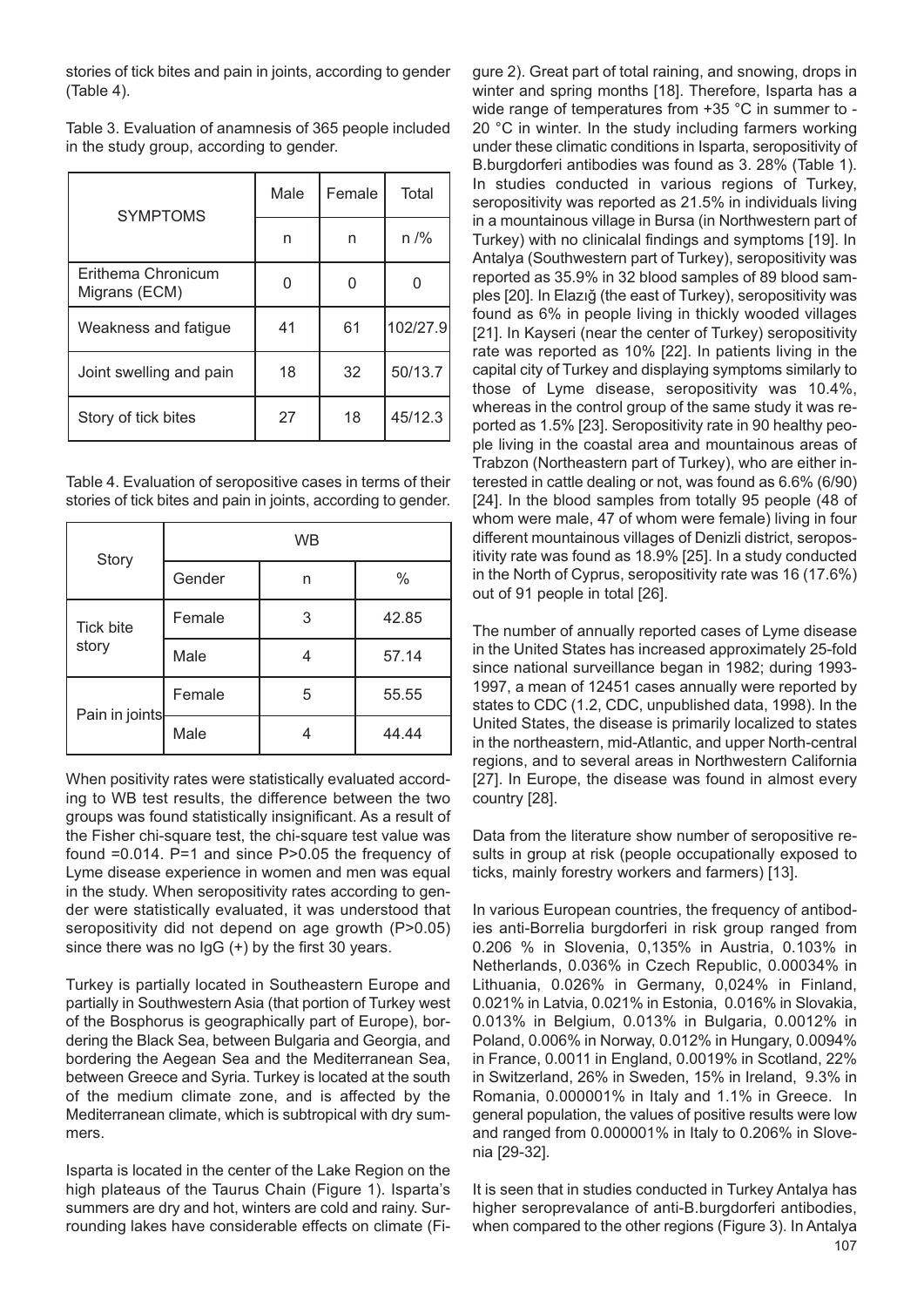district, a high seroprevalance rate of anti-B.burgdorferi antibodies (35.9%) was reported [20].

Reimer et.al. (1990) stated that Lyme disease had a twofold prevalance in men when compared to women in general population of Southeastern Baviera in Germany and that prevalance usually increased depending on age and outdoor activities [33].



Figure 3. The samples of study areas in Turkey.

In a study conducted in the United States, it was reported that Lyme disease was often found in male population (52.5%) [33]. In an epidemiological study conducted in Denizli district, including 95 cases in total (47 women, 48 men), serpositivity was found as 22.9% for men and 14.9% for women. The reason of the high rate was the fact that men were more actively dealing with cattles than women [25]. Moreover, the reason why seropositivity is high in Antalya and Denizli, which are near Isparta Region, is that more moderate climate and higher number of green areas, when compared to Isparta district, affect existence and lifespan of ticks in these areas positively.

## **Conclusion**

In our study, seroprevalance of anti-B.burgdorferi antibody was 3.28% among the farmers in Isparta region. Moreover, there was no statistically significant difference between man and woman (P>0.05). The highest seropositivity was seen in the age group of 40-46.

n the light of these data, it is necessary to bear similar symptoms of Lyme disease in mind as diagnostic value, since there is risk of Lyme disease in almost every part of Turkey. In order to evaluate immunological tests in a sound way, epidemiological studies on Lyme disease and determination of parts where the disease is endemic are essential. In studies conducted, different values were determined in different regions of Turkey, which show that factors like living conditions and climatic conditions have a positive effect on seroposititvity of Lyme disease.

## **Acknowledgments**

The authors thank the University of Süleyman Demirel for funding this study, and also, the authors would particu-108

larly like to thank Dr T.Scheper EUROIMMUN AG, Lübeck Germany, and Bio.A.Öz EUROIMMUN Turkey-ÖZMEN Tibbi Lab.Tes.A.S. –Türkiye. Moreover, our thanks go to Dr. Müge TANER and Mr. Samad Joshani-Shirvan for their proof-reading of the article.

## **References**

- 1. Barbour AG, Fish D. The biological and social phenomenon of Lyme disease. Science 1993, 260:1610–1616.
- 2. Laboratory diagnosis of Lyme borreliosis at the Portuguese National Institute of Health (1990-2004), Euro surveillance. 2006 Oct 20;11(10)
- 3. Steere AC. Lyme disease. The New England Journal of medicine 1989, 321, 586–596.
- 4. Marques AR. Lyme disease: an update. Current Allergy and Asthma Reports 2001, 1(6), 541-9.
- 5. Masuzawa T, Wilske B, Komikado T, Suzuki H, Kawabata H, Sato N, et al. Comparison of OspA serotypes for B. burgdorferi sensu lato from Japan, Europe and North America. Microbiology Immunology 1996 ; 40, 539–545.
- 6. Nikolaeva N. The review of studies in vector ecology in Russia. Bulletin of the Institute of Maritime and Tropical Medicine in Gdynia 1996, 47, 73–83.
- 7. Machackova M, Obornik M, Kopecky J. Effect of salivary gland extract from Ixodes ricinus ticks on the proliferation of Borrelia burgdorferi sensu stricto in vivo. Folia Parasitol (Praha) 2006, 53(2), 153-8.
- 8. Wilske B, Schierz G, Preac-Mursic V, Weber K, Pfister HW, Einhaupl K. Serological diagnosis of erythema migrans disease and related disorders. Infection 1984, 12, 331-337.
- 9. Steere CA, Coburn J, and Lisa Glickstein L. The emergence of Lyme disease, J Clin Invest. 2004, 113(8), 1093–1101.
- 10. Elisabeth Ferquel e, Garnier M, Marie J, Bernède BC, Baranton G, Pérez EC and Postic D. Prevalence of Borrelia burgdorferi Sensu Lato and Anaplasmataceae Members in Ixodes ricinus Ticks in Alsace, a Focus of Lyme Borreliosis Endemicity in France, Applied and Environmental Microbiology, 2006, 72(4), 3074-3078.
- 11. Rand PW, Holman MS, Lubelczyk C, Lacombe EH, DeGaetano AT, Smith RP Jr. Thermal accumulation and the early development of Ixodes scapularis. J Vector Ecol. 2004, 29(1),164-76.
- 12. Hu L. Lyme arthritis. Infeciont Disease Clinical North America 2005, 19, 947-961.
- 13. Chmielewska-Badora J., Seroepidemiologic Study On Lyme Borreliosis in The Lublin Region. Annals of agricultural and environmental medicine 1998, 5, 183–186.